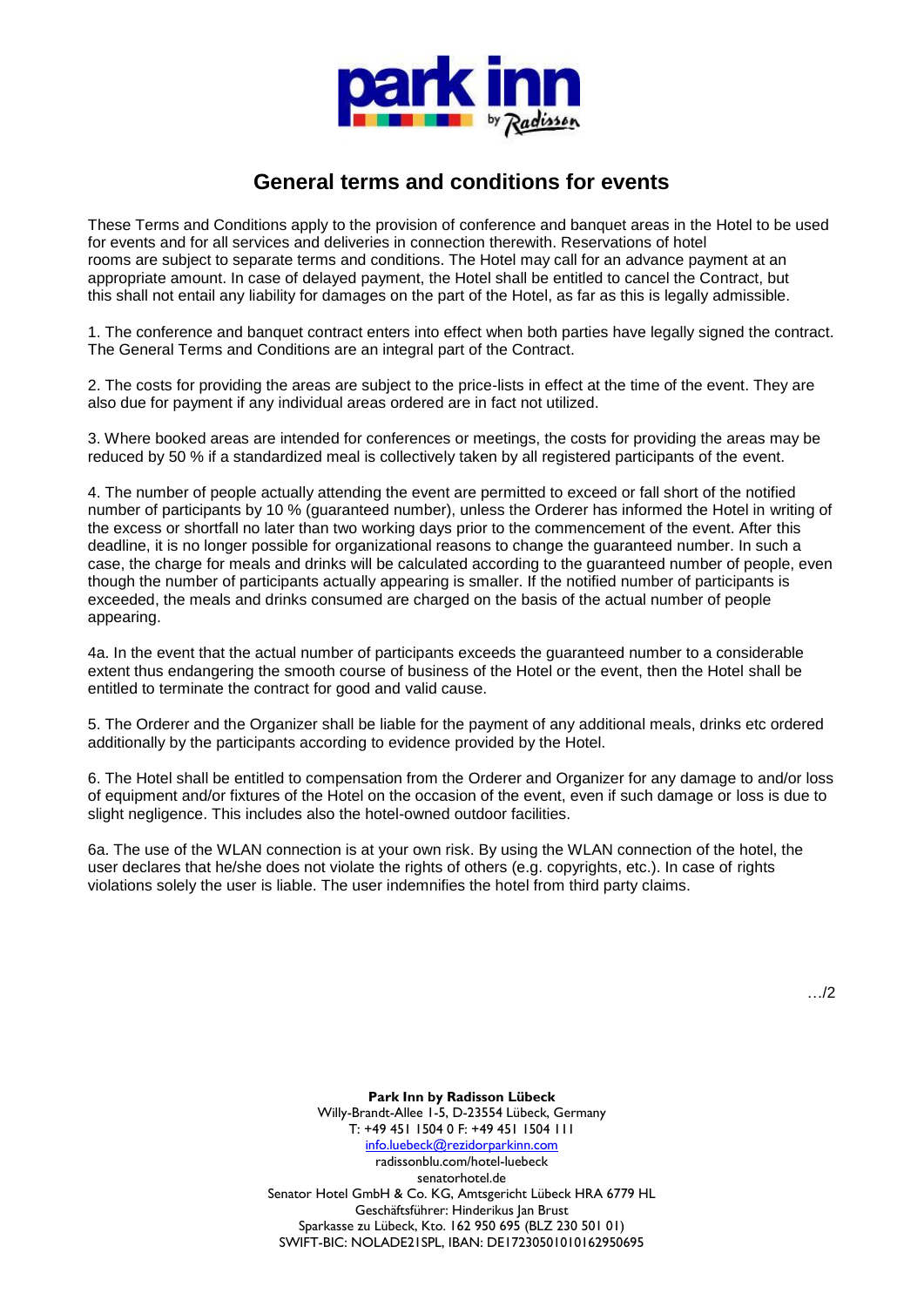

-2-

7. The transport to the Hotel, installation/assembly, dismantling and removal of exhibition and other objects shall be the sole responsibility of the Orderer/Organizer at his exclusive risk. Details shall be coordinated with the Hotel one week prior to the commencement of the event. Upon request, it is possible to make support personnel available for transport and installation/assembly within the scope of the Hotel's possibilities. The costs arising shall be charged separately. The Hotel does not assume any liability for damage to or loss of objects brought in by others. No insurance coverage exists on the part of the Hotel. The appropriate insurance coverage, e.g. for items on display, is the sole responsibility of the Orderer/Organizer. Decoration material must comply with the requirements of the fire police and shall not be fitted unless expressly consented to by the Hotel – like all other objects. At the end of the event, all objects brought in must be removed from the Hotel. If not, the material will only be stored in place with the agreement of the Hotel, and in any case the storage will be payable. The place of the storage will be selected by the Hotel. If the objects are stored in the conference or exhibition area, the storage fee will be at least subject to the agreed rental fee for the area used.

8. Malfunctions of or defects on the facilities provided by the Hotel will be remedied by the Hotel, as far as this is possible. In the event that the rented object cannot be made available by the Hotel in due time, any monetary liability shall be limited to the agreed rental fee. In the event of a positive violation of the contract the Hotel shall only be liable for violations caused by intent or gross negligence.

9. In case of Force Majeure or any other obstacle for which the Hotel is not responsible, the Hotel shall be entitled to withdraw from the contract of banquet, and the Orderer/Organizer shall not have any right to claim damages.

10. If the rental object is not used by the Orderer/Organiser in accordance with the statements made in the booking order or if such an improper use must be expected, the Hotel shall be entitled to withdraw from the banquet contract immediately. This shall also be applicable if it turns out after conclusion of the banquet contract that the participants or the object of the event are incompatible with the rightful interests of the Hotel.

11. The Orderer and the Organizer are jointly and severally liable for all obligations resulting from the contract. The place of performance and place of jurisdiction in connection with all obligations under this contract shall be Lübeck.

12. In the event that any provisions of the banquet contract (including these Terms and Conditions) are or become ineffective, the validity of all the other provisions shall nevertheless remain in full force and effect. The parties shall replace any ineffective provision by such other provision which they would have used instead had they been aware of the Ineffectiveness of the replaced provision.

13. Concerning the provision of hotel rooms, the following cancellation terms of the contract for conference and banquet areas shall also apply to up to 19 hotel rooms: Up to this date, the statement of withdrawal must have been received by the Hotel and/or the Orderer. The agreed room prices, less a lump sum of 10 % for expenditure saved, shall be paid by the Orderer, even if nobody has used the booked rooms. A hotel room is deemed to be "not used", if the guest notified has not occupied the room by 5 p.m. on the day booked, except the delayed arrival of that guest has been advised in due time before. The Hotel shall not charge the Orderer for the room price if it has declared in writing that it agrees to the cancellation or revocation of the entire or partial quota of hotel rooms.

Concerning the provision of more than 19 hotel rooms please note the additional contract of accommodation.

…/3

**Park Inn by Radisson Lübeck** Willy-Brandt-Allee 1-5, D-23554 Lübeck, Germany T: +49 451 1504 0 F: +49 451 1504 111 [info.luebeck@rezidorparkinn.com](mailto:info.luebeck@rezidorparkinn.com) radissonblu.com/hotel-luebeck senatorhotel.de Senator Hotel GmbH & Co. KG, Amtsgericht Lübeck HRA 6779 HL Geschäftsführer: Hinderikus Jan Brust Sparkasse zu Lübeck, Kto. 162 950 695 (BLZ 230 501 01) SWIFT-BIC: NOLADE21SPL, IBAN: DE17230501010162950695